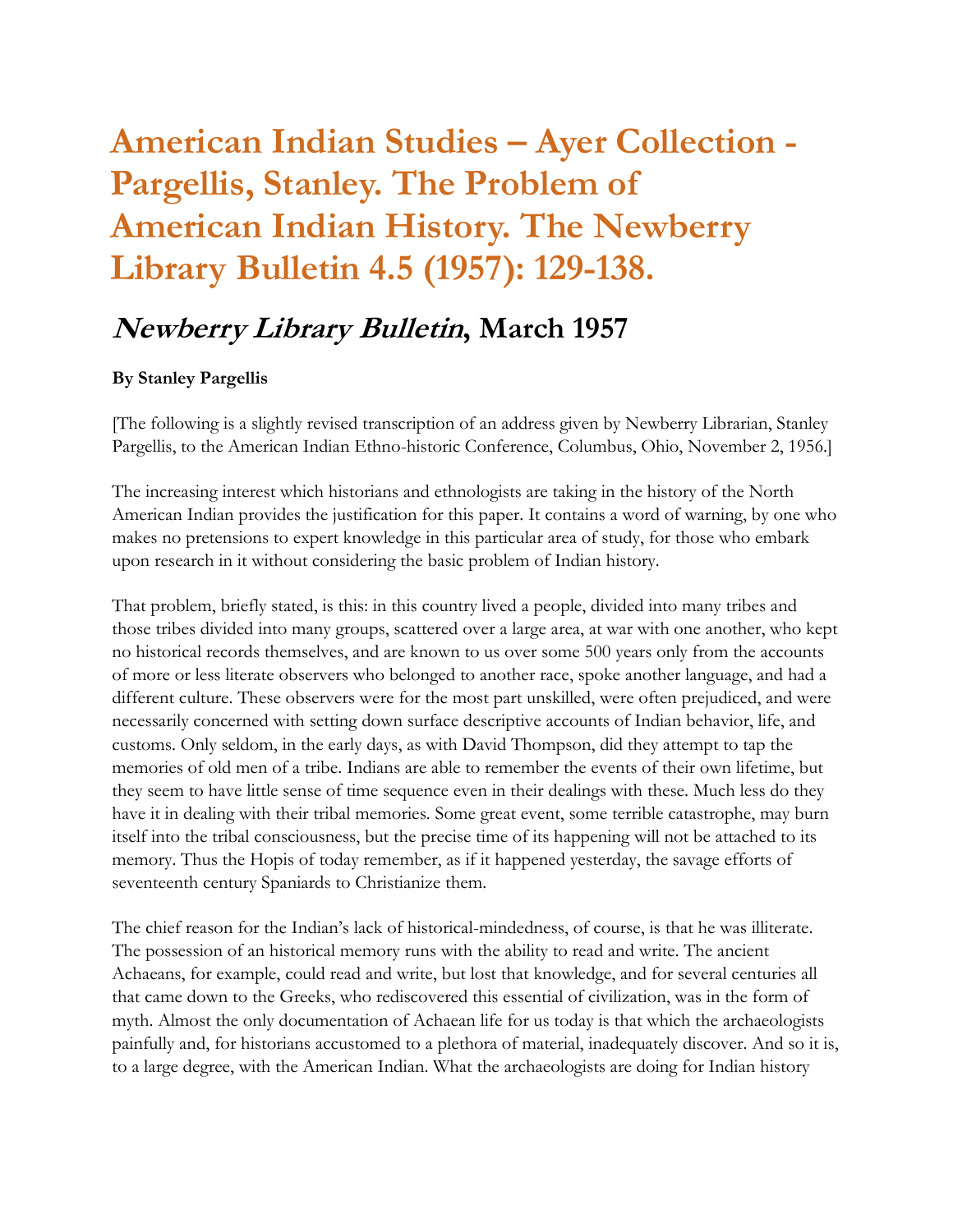remains as remote and conjectural, and as fascinating, as most of the work of archaeologists who deal with prehistoric peoples.

One has to imagine here a vast timechart, most of it white terra incognita, and here and there, with dates from tree-rings or the measurements of Carbon 14, an isolated historical fact. Perhaps in time we will be able to piece together an agreed upon picture of the coming of the Indians to this continent and their adaptation to the American habitat in a period of time which may be as much as 25,000 years or more. I doubt it. Most Indian artifacts were perishable, and the hope must be rated as fanciful that the white spaces of the chart will be filled in enough to permit historical imagination to work upon them.

What we can try to do is to write the history of the Indian for the last 500 or so years, since the white man first observed him and recorded his observations. That would have to be, for the most part, a history of Indians as affected by whites. Woolen cloth, the gun, firewater, the missionary, the horse, the fur-trader, the continuing pressure of the advancing white man's frontier—it is the effect of these on the Indian that constitutes his documented history. We are prevented by the absence of data from conceiving of the Indian apart from the white man's influence.

What have we in the way of materials for this history thus limited and defined? A vast amount is apparently available. In the Newberry Library, the Ayer Collection contains at least 30,000 volumes dealing in whole or in part with North American Indians. Manuscript collections, some as yet unexplored, have much to offer. By no means is all of this so-called source material of equal worth. Observers often produced highly emotional literature, much of it for propaganda purposes. Even sober administrative reports reflect both the deep-seated convictions and the accepted routines of men with a practical assignment to accomplish. Explorers, traders, missionaries, captives, Indian agents, and army officers had different business of their own with the Indian, and looked at him from different backgrounds. For some tribes, as those in the Iroquois Confederation, or those in Pennsylvania, or the five civilized tribes, there is comparatively much material, and much that is fairly accurate; for the more remote, the more hostile tribes, there is almost nothing in the way of records.

This material offers a peculiar challenge to the historian, simply because it is, as it were, one-sided. In the late nineteenth century the rise of a school of so-called scientific history produced manuals of historical methodology, Seignobos and Bernheim, which formulated stringent critical rules for assessing the validity and worth of a piece of historical evidence. Documents which, if they were acceptable, contained facts of importance, were subjected to severe tests. Seignobos is not taught any longer in most graduate schools, and historians are being produced today to whom ruthless appraisal of the validity of a statement is an unknown art. Yet for Indian history, for which all the source materials are colored to a greater or lesser degree, strict attention to methodology would seem a primary desideratum. Without some agreement on the worth of an account, reached by long argument, if necessary, in the historical forum, I do not see how anyone dare cite it in evidence. A single statement of fact may stand up as worthy, and five other statements, even though they corroborate each other, may be dismissed. It is only in modern public relations work that five lies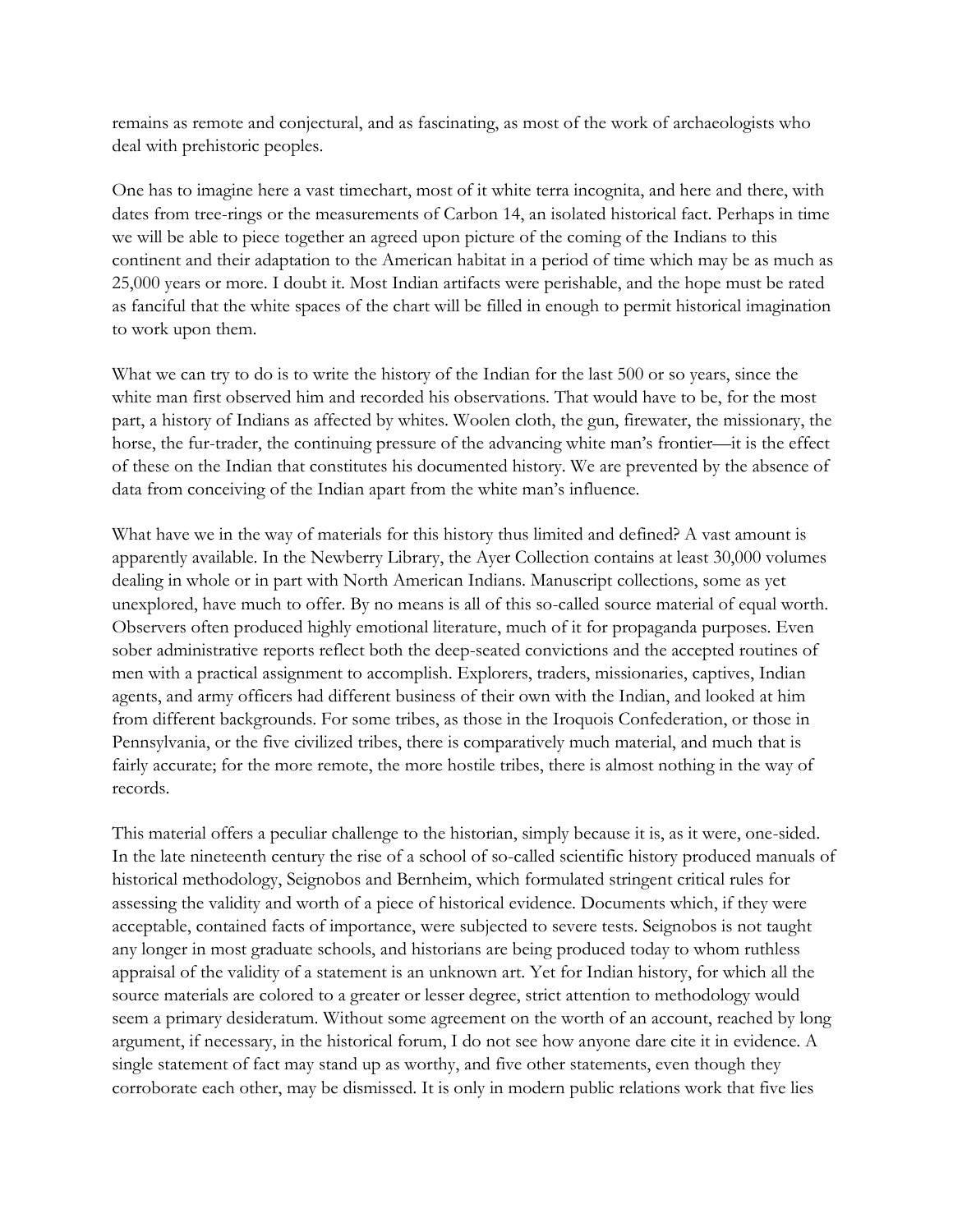make a truth. Bibliographies attached to modem works on the Indian usually consist of lists of books only. There is seldom any appraisal, seldom any distinction between a work the author regards as trustworthy, and one he has used sparingly, if at all. Sometimes these bibliographies give the impression of being padded, as if the longer the list, the better the book based on them. The student who uses such lists has no guide to tell him to beware here, and use confidently there.

Suppose that he had, not a Columbus 1951 reprint, but a new edition of Thomas Field's An Essay Towards An Indian Bibliography, which included critical evaluation. Whoever, or whatever team, undertook the task of making such a bibliography would have to employ these stringent historical and ethnological tests. How far is the observer to be believed? In what, if anything, can he be trusted? Can any of his statements be accepted as accurate? This is no easy task. In the igzo's, after a spate of First World War memoirs had appeared in France, a French scholar undertook to separate them for the guidance of future historians into reliable accounts by participants, and fictitious works written for an avid market. If an author wrote that he belonged to such and such a regiment, and that that regiment was at such and such a place on such and such a date, his statements were checked against the official records, and if in those primary questions of fact an error was found, the book was dismissed as unreliable. This commendable labor of love and patience took a long time, but was not impossible of fulfillment. Would it be possible to check from other sources statements in narratives of Indians? The difficulties seem to me extremely great.

Let me illustrate by citing a few Indian captivities which went through many editions, and are included in some later collections of such narratives. One is the afecting history of dreadful distresses of Frederick Manheim's family, published first in 1793; a number of brief additional captivities are included in the thin volume. I spent some time, with the aid of a first-rate genealogist, trying to find in the records the names of various people mentioned in these accounts. There is no Frederick Manheim listed in New York deed records or in the wills or in the county histories. As far as I am concerned, the story of the stripping and torturing to death of twin 16 year-old sisters is wholly fictitious. Nor does Experience Bozarth, who is said to have killed two Indians with an axe, appear in the annals of her Westmoreland County, Pennsylvania. No Johonnat, relater of a third account, is in the census records of Falmouth, Maine, for 1790, nor do the families of his companions on St. Clair's expedition appear either in that census for the towns from which they were supposed to come, nor in any of the vital records of Massachusetts. On the other hand, the Reverend John Corbley, who lost a wife and three of his five children in 1782, is in the census eight years later with seven dependents; and there is a Matthew Harbeson listed in Allegheny County, whose wife Mercy, or Massy, may well have experienced the six-day horror described in her deposition. Three out of five of these tales, therefore, are rendered suspect by the lack of evidence that the narrators or the victims were ever alive.

The longest account in this little book concerns that Peter Williamson, who about 1740, as a "rough, ragged, humleheaded, long, stowie, clever, growthie boy," was kidnapped by a professional gang in Aberdeen, sold in America, had certain adventures there, wrote a book about them when he got back to London in 1757, prosecuted his kidnappers and got Ezoo, compiled the first city directory of Edinburgh, installed the first penny post there, kept a tavern where he was known as Indian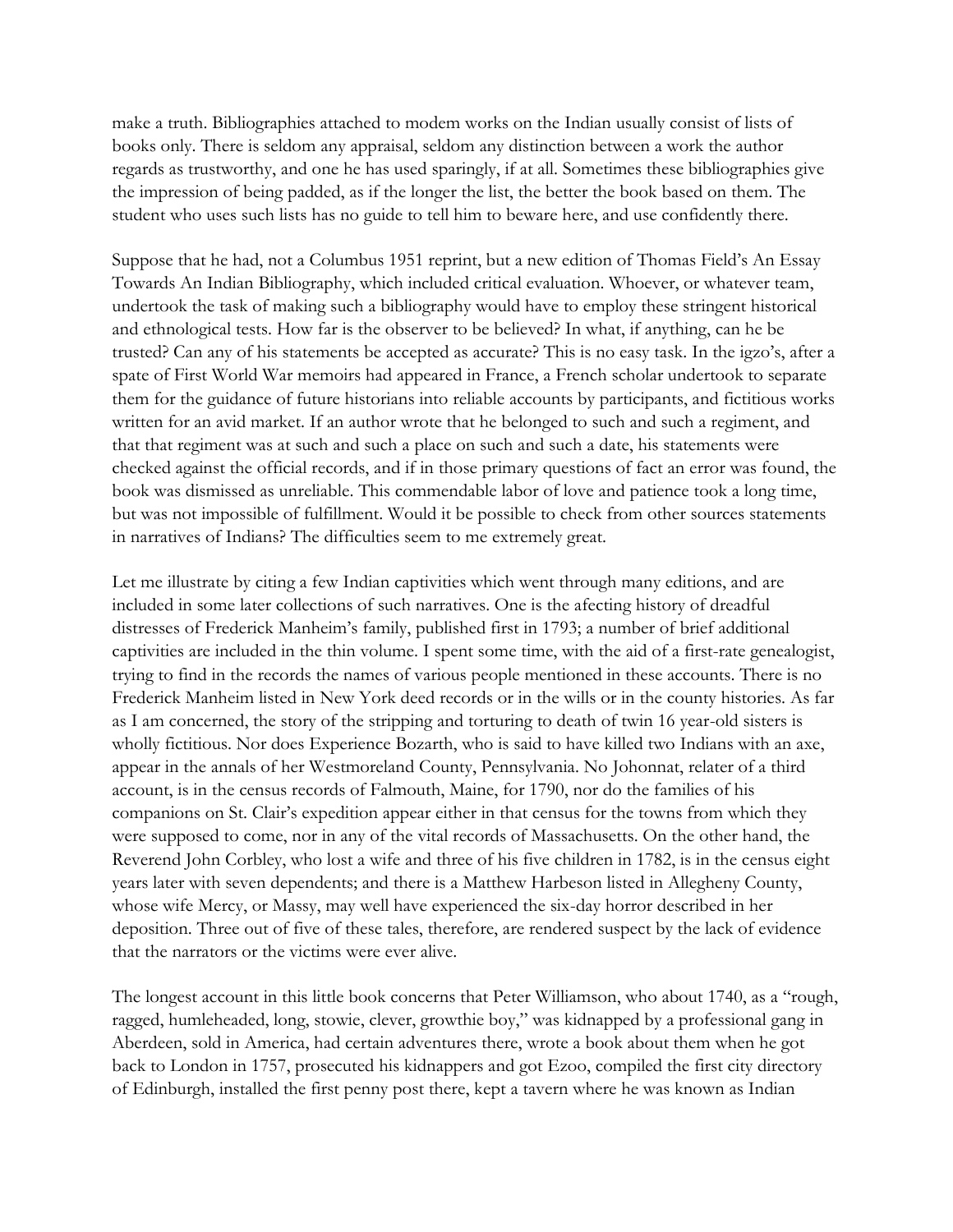Peter, occasionally dressed in Delaware Indian costume to amuse his friends, and died in 1799, a by no means unrespected citizen. All the above statements I am willing to accept as true; there is as much evidence for them as for most eighteenth century minor figures about whom data can be turned up from other sources than their own stories. But as for the facts in Williamson's book, I have grave doubts. He mentions in it no less than a dozen names of Pennsylvanians who were massacred by Indians in 1755 and 1756. Not one of those names appears in the Colonial Records of Pennsylvania or in the Pennsylvania Archives. Williamson may have been drafted into Shirley's 50th regiment of foot, but his career in that regiment reads as if much of it were taken from the newspapers. He sounds very much like a deserter, and his account of the summer of 1756 at Oswego could scarcely have been written by one who was there, for it breathes none of the tension that French scouting and marauding parties over many weeks instilled in a garrison occupying an untenable fort. To write in a new edition of Field the exact evaluation of Williamson's book would take more time and money than I now possess; it would mean journeys to California and to London.

It would be difficult, but not impossible, for a thorough scholar to do a careful job of analysis on every captivity, not only those which were published but those in the official or semi-official reports. After the captivities had been investigated and scrutinized, or before, there would be the accounts of all the others, the explorers, the traders, the missionaries, and so on, who wrote about Indians. In every case, if a definitive job of evaluation were to be done, as much as possible would have to be found about the life and character of the author. A sly man writes a sly book, or has someone write it for him. Every book, of course, has a history of its own: Why was it written? From what was it written: notes, diaries, or, long after, from memory? Did new editions contain new material? How well did it sell? The historians on the team would try to answer such questions. And the ethnologists would keep a sharp eye to see whether the author's account deviated from their own understanding of the patterns of Indian behavior, and decide whether such a deviation, a century ago, was perhaps possible. Even this kind of investigation might not be enough. Perhaps a man who was wrong about the Sioux was right about the Osage. I can foresee a good many hours spent in argument as to how much, if any, of a particular book is to be accepted as valid.

After this gigantic task was accomplished, and the thousands of pieces of literature had been assessed, how much would remain that could be accepted as trustworthy? 10 percent? 25? Surely not 50? I omit the results of modem field work; its value in the writing of a history of the Indians is to provide the historian with tests that he would not have known without them, and to suggest questions that he would not otherwise have thought of. My guess would be that so little would survive as authentic, trustworthy source material, that every scholar, even those with less than the usual scholar's bank account, would be able to find room for it on his own library shelves.

The next step would be the adaptation of IBM techniques to this surviving material. A history of a single tribe is scarcely good enough; we want also the relations between tribes. One would like to date, and to locate on the map, which would doubtless necessitate the help of geographers, every time that a war or scouting party appeared outside its rough territorial limits, and was seen and recorded by some observer. From such scattered facts, for scattered they would have to be, the historian might be able to draw some inferences about the comparative strength of tribes at different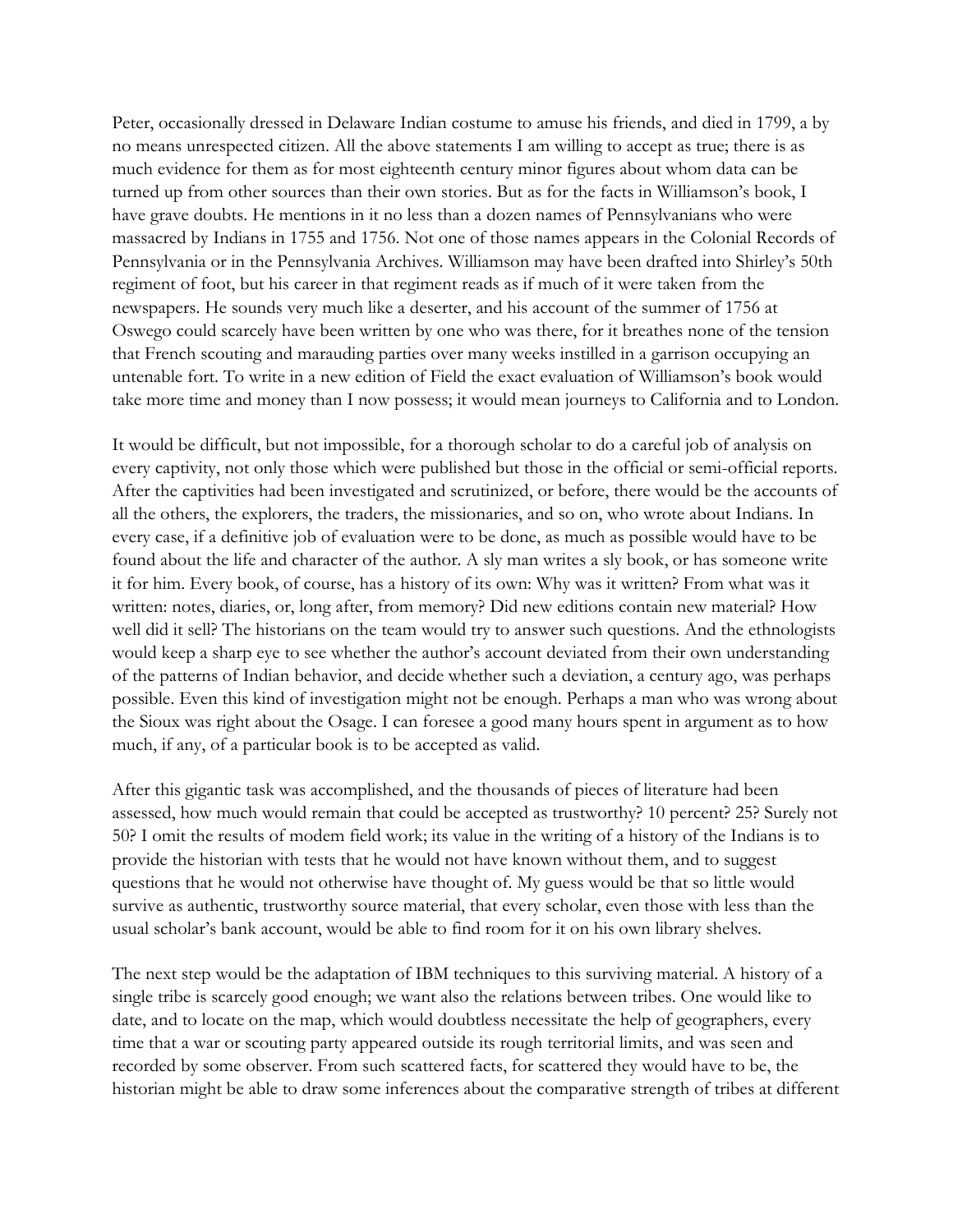periods in its history, and to hazard some guesses in assigning reasons for the change. Other factors—famine, sickness, a bitter winter—might play a part; or perhaps same defect in social or political organization prevented survival or recovery. The punchcard technique seems to be able to control masses of apparently unrelated fact better than the traditional system of cards and crossreferences.

Now, let us suppose that we have discovered the trustworthy data, and have it arrayed in up-to-date form. Who can make use of it? I am told that in a great state university, not in Ohio, a member of the department approached the chairman and suggested that a chair of Indian history be established. "Not a bad idea," said the chairman. "What qualifications should he have?" "Well, he ought to have thorough training, at the advanced research level, in history, ethnology, archaeology, and linguistics." "Fine," replied the chairman. "You find him, and I'll have him appointed."

As I look over the recent books on the Indian, I am impressed with the work that the ethnologists are doing. Ewers' The Horse in Blackfoot Indian Culture carries weight with me as an historian. He combines fieldwork and his knowledge of culture patterns with judicious use of historical sources. An historian untrained in ethnology could not have written this book. Moreover, Ewers analyzes his sources, finding corroboration in tribal tradition of Saukamaupee's story of the first horses the Blackfoot had ever seen, and criticizing less careful users of those facts. Fenton is another ethnologist who starts with the present-day pattern and works backward, testing "early descriptions of Indian behavior against a knowledge of how Indians behave as persons," a process he calls "upstreaming." I have no objection to such a method, when it produces such good results. The historian, as such, is of course less interested in the details of the Iroquois Eagle Dance than in the changes which took place in its performances over the years, in its evolution and in its spread. His first question, which Fenton also recognizes, is "Why? Why the changes?" Perhaps this, the basic question of historiography, cannot be answered; but we are further along on the road towards answering it because of such studies as Fenton's. Also I can mention as good ethno-history, though I know less about it than I would like, the extraordinary work being done by Erminie Voegelin in connection with Indian Claims cases. Out of biased incomplete documentation, she is establishing a series of facts that are accepted in a court of law.

There is no reason for despair, or for maintaining that Indian history cannot be written. Much of medieval history remains misty, and the historian, by the use of the disciplined imagination, must often piece scattered facts together to make a pattern. Indian history is misty also, but the scattered facts emerge slowly into some semblance of order.

There is another field in which good work is being done today, and in which much more remains to be done. That is the field of the relations between white men and Indians. That is a story definitely told from the white man's point of view. It can be religious history, political history, diplomatic history, administrative history (which would utilize the mass of materials in the Bureau of Indian Affairs), or educational history. It should be and is being written by historians, who have a large area still to explore. In evaluating the wisdom of this decision or that on the part of administrators, historians find themselves in need of understanding Indian behavior. They could make good use of